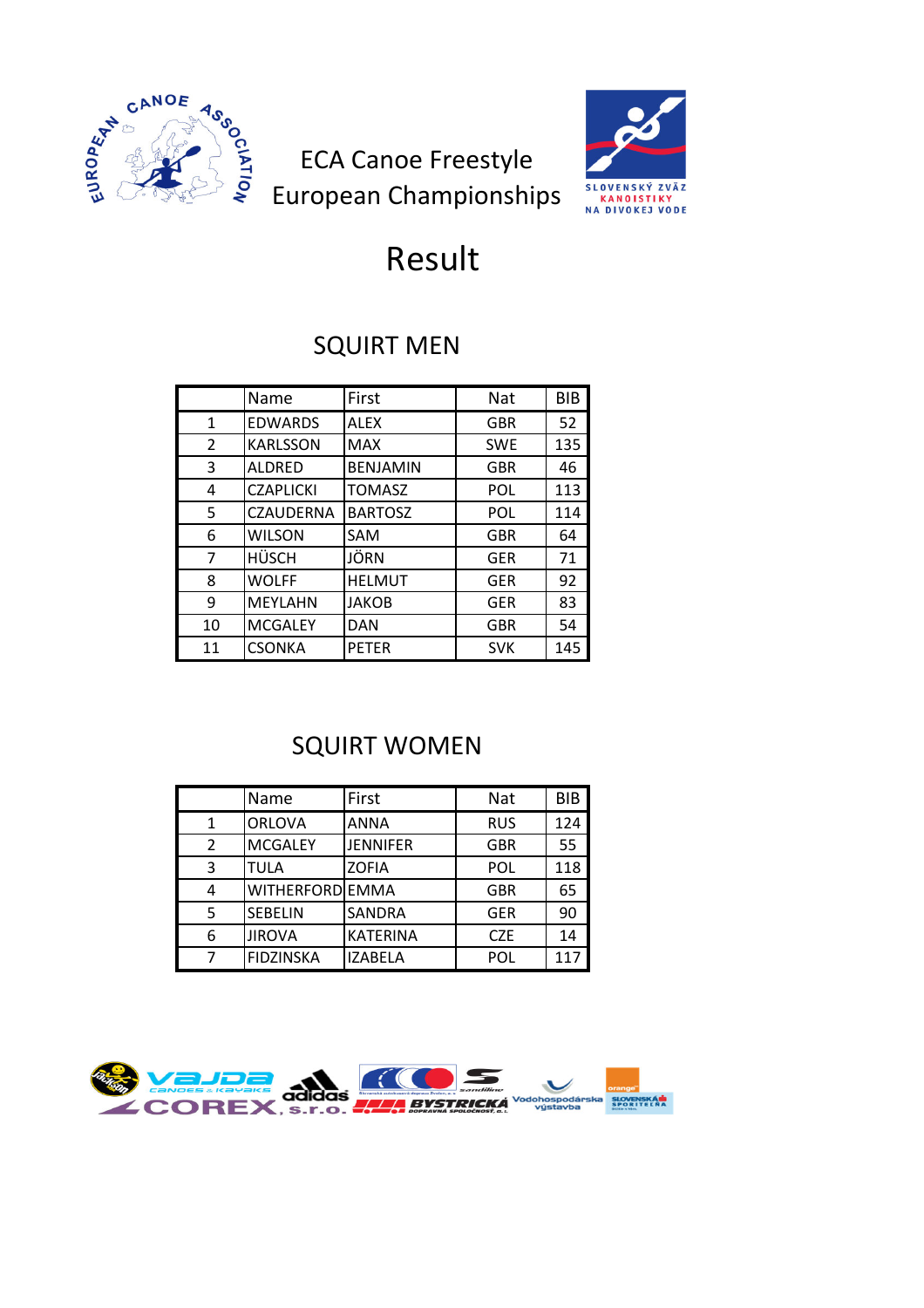





# Result

### C1 MIX

|                | Name              | First         | <b>Nat</b> | BIB |
|----------------|-------------------|---------------|------------|-----|
| 1              | <b>CERVINKA</b>   | <b>LUKAS</b>  | <b>CZE</b> | 11  |
| $\overline{2}$ | <b>DEVRED</b>     | SEBASTIEN     | <b>FRA</b> | 38  |
| 3              | <b>BOSCH ROCA</b> | ADRIÁ         | <b>ESP</b> | 18  |
| 4              | <b>KOHNERT</b>    | SÖREN         | <b>GER</b> | 75  |
| 5              | RAMADAN           | <b>ADAM</b>   | <b>GBR</b> | 57  |
| 6              | <b>GOODSELL</b>   | <b>ANDREW</b> | <b>GBR</b> | 53  |
| 7              | <b>WEDGWOOD</b>   | JOSHUA        | <b>GBR</b> | 61  |
| 8              | <b>KONHERT</b>    | LARS          | <b>GER</b> | 79  |
| 9              | DE MIGUEL ARANAZ  | <b>ANDER</b>  | <b>ESP</b> | 20  |
| 10             | <b>KLEPAC</b>     | <b>VILIEM</b> | <b>CZE</b> | 15  |
| 11             | <b>HINKEL</b>     | <b>THOMAS</b> | <b>GER</b> | 68  |

#### K1 JUNIOR WOMEN

|    | Name                   | First           | Nat        | <b>BIB</b> |
|----|------------------------|-----------------|------------|------------|
| 1  | FONTANÉ I MASÓ         | NÚRIA           | <b>ESP</b> | 140        |
| 2  | <b>ALDRED</b>          | KIMBERLEE       | <b>GBR</b> | 45         |
| 3  | <b>SCHUCK</b>          | <b>EMMA</b>     | <b>GER</b> | 88         |
| 4  | <b>WITHERFORD</b>      | <b>EMMA</b>     | <b>GBR</b> | 65         |
| 5  | <b>KARTTUNEN</b>       | <b>VILMA</b>    | <b>FIN</b> | 26         |
| 6  | <b>BOURGOIN</b>        | <b>GUENOLE</b>  | <b>FRA</b> | 36         |
| 7  | <b>SERRES SEGARRA</b>  | <b>MIREIA</b>   | <b>ESP</b> | 25         |
| 8  | <b>NIESS</b>           | VERA            | <b>GER</b> | 87         |
| 9  | <b>IBARBURU ALTUNA</b> | <b>ENARA</b>    | <b>ESP</b> | 22         |
| 10 | <b>JIROVA</b>          | <b>KATERINA</b> | <b>CZE</b> | 14         |

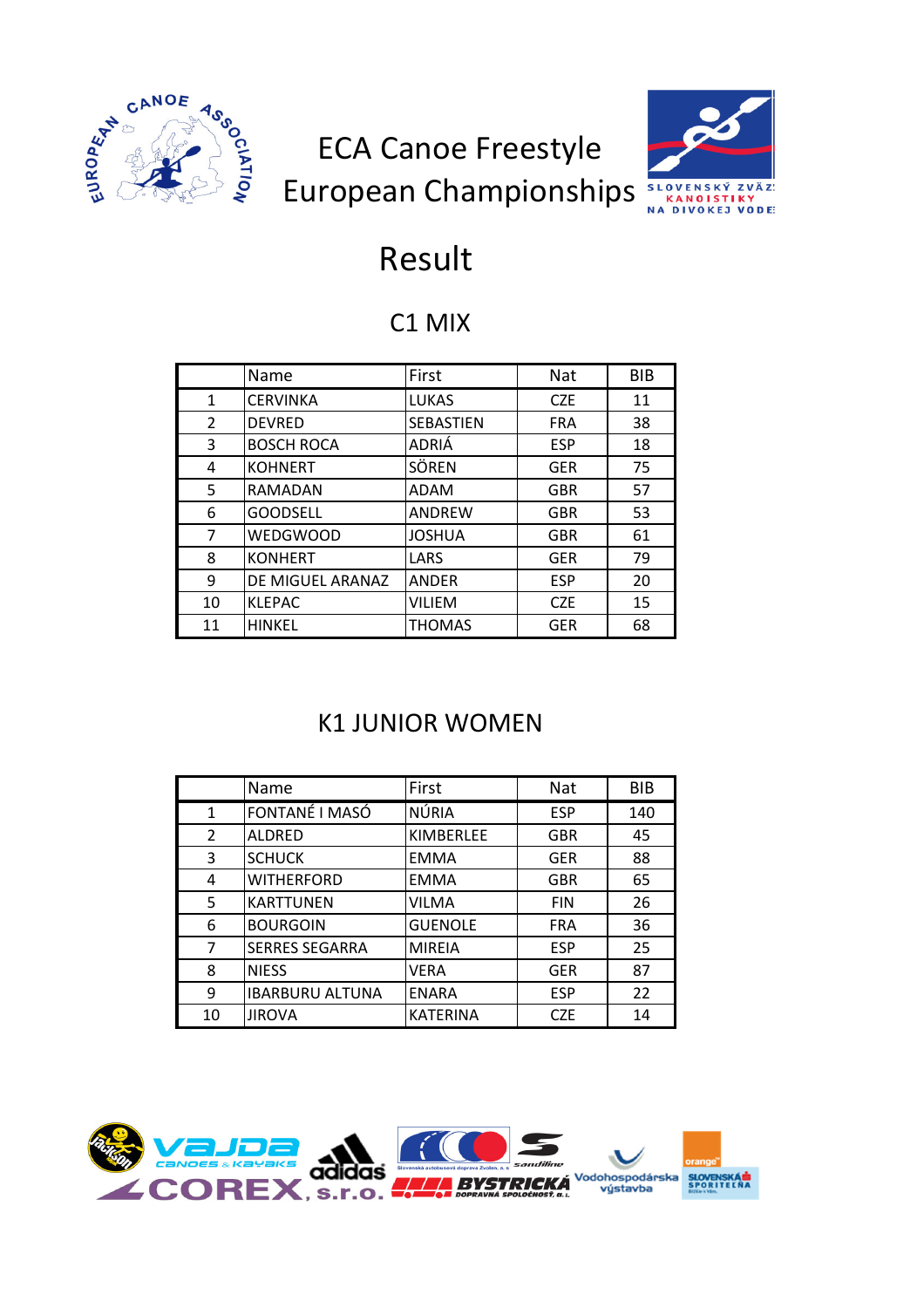





# Result K1 JUNIOR MEN

|                | Name                  | First              | Nat        | BIB |
|----------------|-----------------------|--------------------|------------|-----|
| $\overline{1}$ | <b>KARLSSON</b>       | <b>MAX</b>         | <b>SWE</b> | 135 |
| $\overline{2}$ | DE MEULENAERE         | LANE               | <b>BEL</b> | 9   |
| 3              | <b>HAVELKA</b>        | JAN                | <b>CZE</b> | 12  |
| $\overline{4}$ | <b>RICHARD</b>        | <b>THOMAS</b>      | <b>FRA</b> | 43  |
| 5              | <b>SALVAT CUEVAS</b>  | IAN                | <b>ESP</b> | 24  |
| 6              | <b>LANAO</b>          | <b>FABIEN</b>      | <b>FRA</b> | 42  |
| $\overline{7}$ | VREDENDUIN            | <b>DYLAN</b>       | <b>NED</b> | 111 |
| 8              | <b>OVANDO VILA</b>    | ADRIÁ              | <b>ESP</b> | 23  |
| 9              | <b>WILLIAMS</b>       | <b>JONATHAN</b>    | <b>GBR</b> | 63  |
| 10             | <b>NORMAN</b>         | <b>JAKE</b>        | <b>GBR</b> | 56  |
| 11             | <b>SCOTT</b>          | <b>HUGO</b>        | <b>GBR</b> | 58  |
| 12             | <b>BALAGUERÓ BROS</b> | <b>ARAN</b>        | <b>ESP</b> | 17  |
| 13             | <b>VOLOTINEN</b>      | VILI               | <b>FIN</b> | 35  |
| 14             | <b>HANOULLE</b>       | <b>JAKOB</b>       | <b>BEL</b> | 10  |
| 15             | RÖVEKAMP              | <b>JIM</b>         | <b>NED</b> | 110 |
| 16             | <b>GAMBIN</b>         | <b>ALEXANDRE</b>   | <b>FRA</b> | 41  |
| 17             | <b>RAHKOLA</b>        | <b>VISA</b>        | <b>FIN</b> | 32  |
| 18             | LENZ                  | <b>FABIAN</b>      | <b>GER</b> | 80  |
| 19             | <b>KOLBINGER</b>      | <b>MAX</b>         | <b>GER</b> | 78  |
| 20             | HASSELWANDER          | <b>THORBEN</b>     | GER        | 67  |
| 21             | <b>CERNAK</b>         | SAMUEL             | <b>SVK</b> | 129 |
| 22             | <b>DRAK</b>           | <b>MAKSYMILIAN</b> | POL        | 115 |
| 23             | <b>BRUNNER</b>        | <b>ANDREAS</b>     | AUT        | 3   |
| 24             | <b>GORSHKOV</b>       | <b>KUZMA</b>       | <b>RUS</b> | 122 |
| 25             | SOBIERAJ JAKUBIEC     | <b>MICHAL</b>      | POL        | 142 |
| 26             | O'BRIEN               | <b>CALVIN</b>      | <b>IRL</b> | 104 |
| 27             | <b>HLAVACEK</b>       | <b>DAVID</b>       | <b>CZE</b> | 13  |
| 28             | <b>CAHILL</b>         | <b>SEAN</b>        | <b>IRL</b> | 94  |
| 29             | <b>ESIN</b>           | <b>NIKOLAY</b>     | <b>RUS</b> | 121 |
| 30             | PAVLOVICH             | <b>IGOR</b>        | <b>RUS</b> | 125 |
| 31             | <b>KOLMANS</b>        | <b>THOMAS</b>      | <b>NED</b> | 108 |

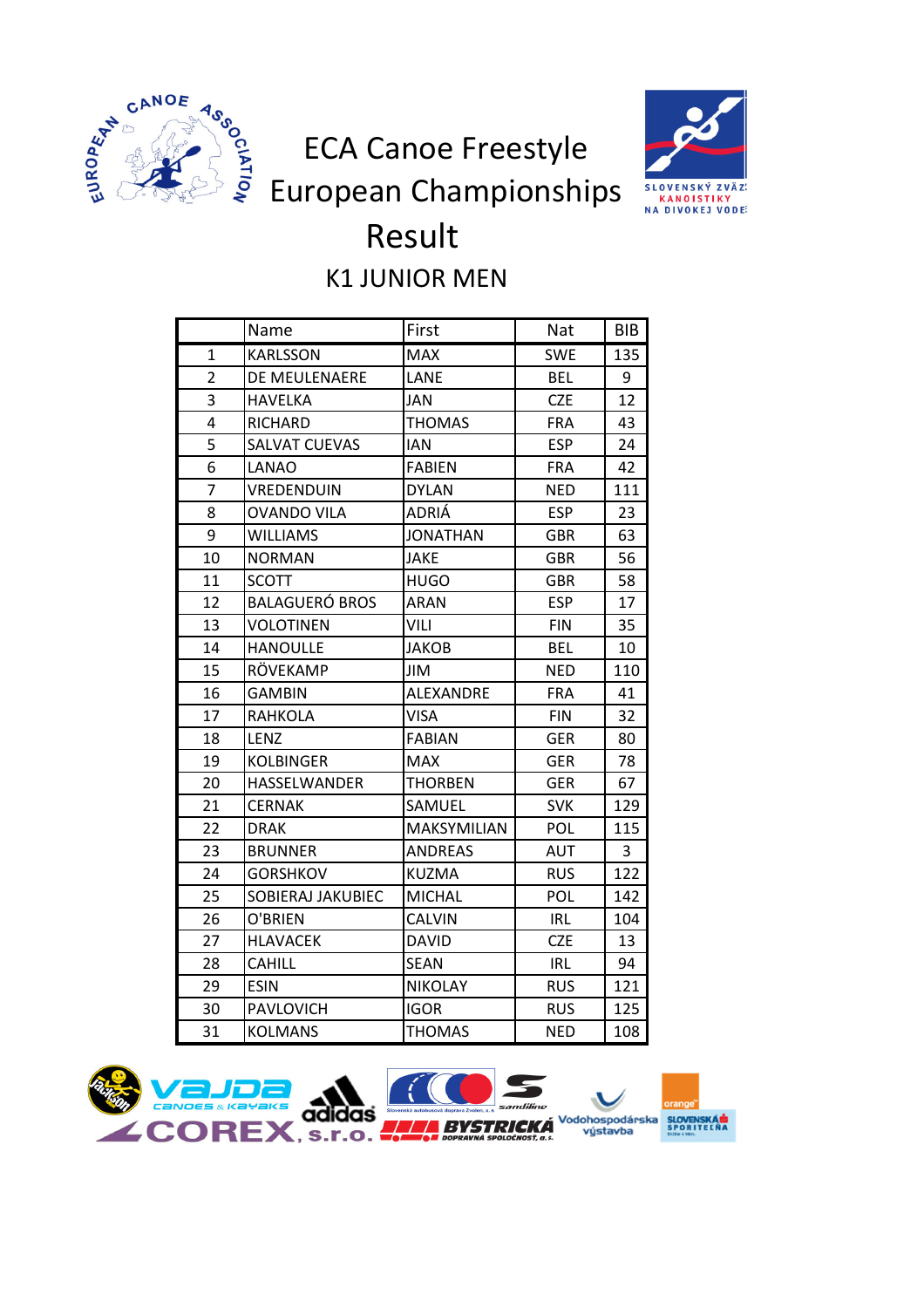

ECA Canoe Freestyle <sup>4s<sub>o</sub><br>
ECA Canoe Freestyle<br>
European Championships</sup>



### K1 WOMEN Result

|                | Name                 | First            | Nat        | BIB |
|----------------|----------------------|------------------|------------|-----|
| $\mathbf{1}$   | <b>DEVILLEZ</b>      | <b>MARLENE</b>   | <b>FRA</b> | 37  |
| 2              | <b>CSONKOVA</b>      | <b>NINA</b>      | <b>SVK</b> | 132 |
| 3              | TULA                 | <b>ZOFIA</b>     | POL        | 118 |
| 4              | <b>KULKOVA</b>       | <b>EKATERINA</b> | <b>RUS</b> | 123 |
| 5              | <b>CROSBIE</b>       | <b>ISLAY</b>     | <b>GBR</b> | 50  |
| 6              | <b>CISAROVA</b>      | <b>ALFXANDRA</b> | <b>SVK</b> | 130 |
| $\overline{7}$ | <b>VARONEN</b>       | <b>PAULA</b>     | <b>FIN</b> | 34  |
| 8              | LASKO                | <b>EVA</b>       | <b>SVK</b> | 133 |
| 9              | <b>KASPERS</b>       | <b>ANDREA</b>    | <b>GER</b> | 72  |
| 10             | VÄNSKÄ               | <b>JENNI</b>     | <b>FIN</b> | 33  |
| 11             | <b>FIDZINSKA</b>     | <b>IZABELA</b>   | POL        | 117 |
| 12             | <b>REBNEGGER</b>     | <b>CORINNA</b>   | <b>AUT</b> | 6   |
| 13             | <b>DOBRZHITSKAYA</b> | <b>MARIA</b>     | <b>RUS</b> | 120 |
| 14             | <b>BATES</b>         | <b>GABBY</b>     | <b>GBR</b> | 48  |
| 15             | <b>ORLOVA</b>        | <b>ANNA</b>      | <b>RUS</b> | 124 |
| 16             | <b>HÜBNER</b>        | <b>ANNE</b>      | <b>GER</b> | 70  |
| 17             | <b>KURONEN</b>       | <b>JONNA</b>     | <b>FIN</b> | 30  |
| 18             | <b>BALON</b>         | <b>EWA</b>       | <b>POL</b> | 112 |
| 19             | <b>DIRNINGER</b>     | <b>ELISABETH</b> | AUT        | 4   |
| 20             | <b>VOLKMER</b>       | <b>PAULA</b>     | <b>GBR</b> | 59  |
| 21             | <b>SEBELIN</b>       | <b>SANDRA</b>    | <b>GER</b> | 90  |
| 22             | <b>BRENNAN</b>       | <b>AISLING</b>   | IRL        | 93  |
| 23             | <b>CLEARY</b>        | <b>NIAMH</b>     | <b>IRL</b> | 96  |
| 24             | <b>GRIFFIN</b>       | <b>AISLING</b>   | <b>IRL</b> | 97  |

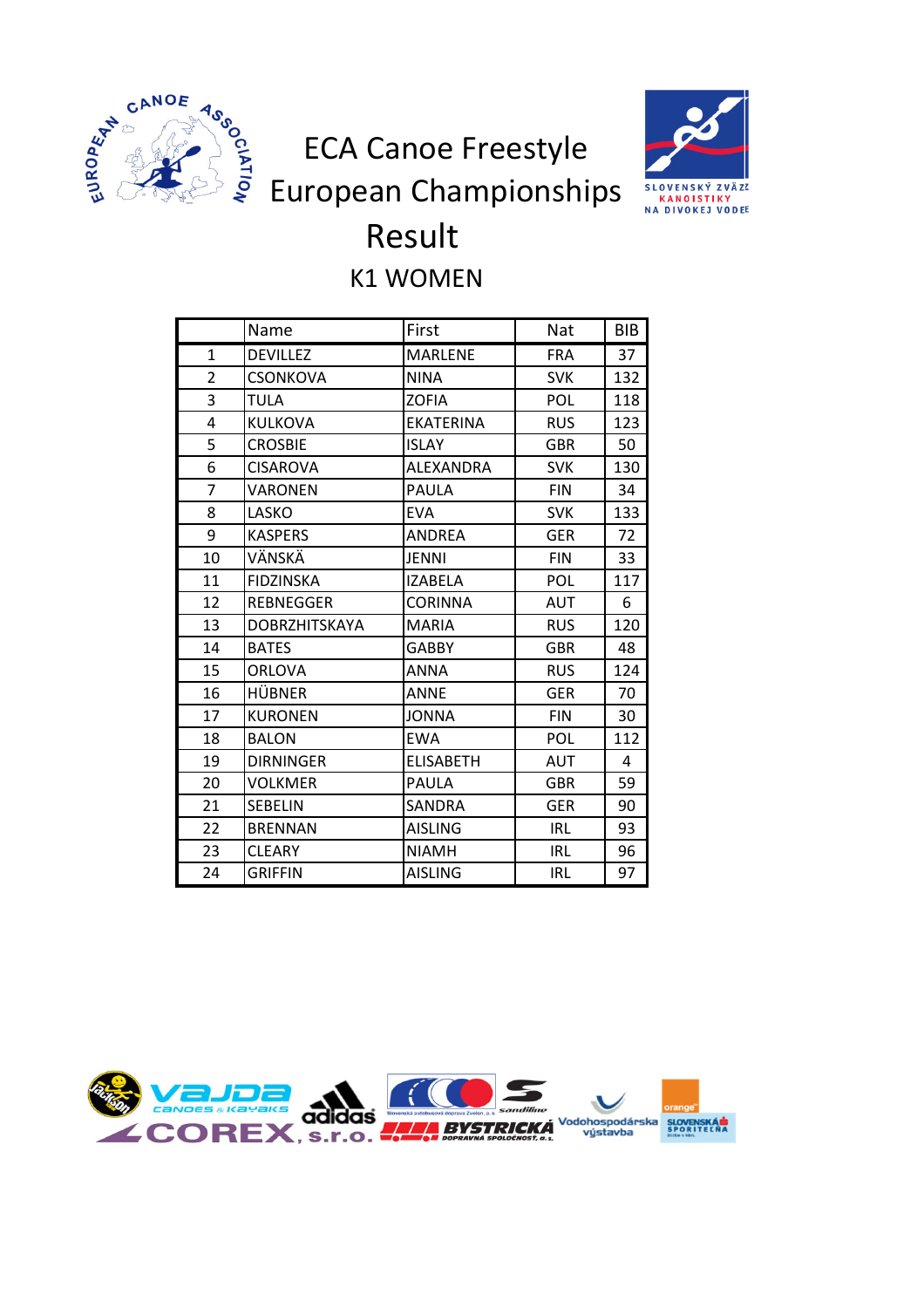

ECA Canoe Freestyle <sup>4s<sub>o</sub> electrical Canoe Freestyle<br>
European Championships</sup>



# Result

### K1 MEN

|                | Name              | First             | Nat        | BIB            |
|----------------|-------------------|-------------------|------------|----------------|
| $\mathbf{1}$   | <b>CSONKA</b>     | <b>PETER</b>      | <b>SVK</b> | 145            |
| $\overline{2}$ | FONTANÉ I MASÓ    | <b>JOAQUIM</b>    | <b>ESP</b> | 1              |
| 3              | <b>BEBBINGTON</b> | <b>JAMES</b>      | <b>GBR</b> | 49             |
| 4              | <b>DUMOULIN</b>   | <b>MATHIEU</b>    | <b>FRA</b> | 39             |
| 5              | <b>CZAPLICKI</b>  | <b>TOMASZ</b>     | <b>POL</b> | 113            |
| 6              | <b>WARD</b>       | <b>ALAN</b>       | <b>GBR</b> | 60             |
| $\overline{7}$ | <b>DEVRED</b>     | SEBASTIEN         | <b>FRA</b> | 38             |
| 8              | <b>THEVENET</b>   | ABEL              | <b>FRA</b> | 44             |
| 9              | <b>CZAUDERNA</b>  | <b>BARTOSZ</b>    | POL        | 114            |
| 10             | <b>BARKER</b>     | GAV               | <b>GBR</b> | 47             |
| 11             | <b>BÜCHMANN</b>   | <b>ROBERT</b>     | <b>GER</b> | 66             |
| 12             | <b>BLODER</b>     | <b>MARCEL</b>     | <b>AUT</b> | $\overline{2}$ |
| 13             | <b>CROWE</b>      | <b>ROBERT</b>     | <b>GBR</b> | 51             |
| 14             | <b>WEIGHT</b>     | <b>JAMES</b>      | <b>GBR</b> | 62             |
| 15             | DE MIGUEL ARANAZ  | <b>ANDER</b>      | <b>ESP</b> | 20             |
| 16             | LOUGHNANE         | <b>BARRY</b>      | <b>IRL</b> | 102            |
| 17             | <b>KLEEMANN</b>   | <b>CHRISTOPH</b>  | <b>GER</b> | 73             |
| 18             | <b>MÜNCHOW</b>    | <b>YANNICK</b>    | <b>GER</b> | 85             |
| 19             | <b>KRIVANEK</b>   | <b>ONDREJ</b>     | <b>CZE</b> | 16             |
| 20             | <b>HINKEL</b>     | <b>THOMAS</b>     | <b>GER</b> | 68             |
| 21             | <b>BOSCH ROCA</b> | ADRIÁ             | <b>ESP</b> | 18             |
| 22             | VASILEV           | <b>STANISLAV</b>  | <b>RUS</b> | 127            |
| 23             | <b>GASTGEBER</b>  | <b>CLEMENS</b>    | <b>AUT</b> | 5              |
| 24             | <b>LITTLE</b>     | <b>SHANE</b>      | <b>IRL</b> | 100            |
| 25             | GALLEGO MUÑOZ     | <b>DANI</b>       | <b>ESP</b> | 21             |
| 26             | <b>MYLLYNEN</b>   | <b>HARRI</b>      | <b>FIN</b> | 31             |
| 27             | <b>KURONEN</b>    | <b>TUOMAS</b>     | <b>FIN</b> | 29             |
| 28             | VASIN             | <b>KONSTANTIN</b> | <b>RUS</b> | 128            |
| 29             | NIMWEGEN, VAN     | <b>TEUS</b>       | <b>NED</b> | 109            |
| 30             | <b>MCCLURE</b>    | <b>DAVID</b>      | <b>IRL</b> | 103            |
| 31             | <b>OLESINSKI</b>  | ADAM              | POL        | 141            |